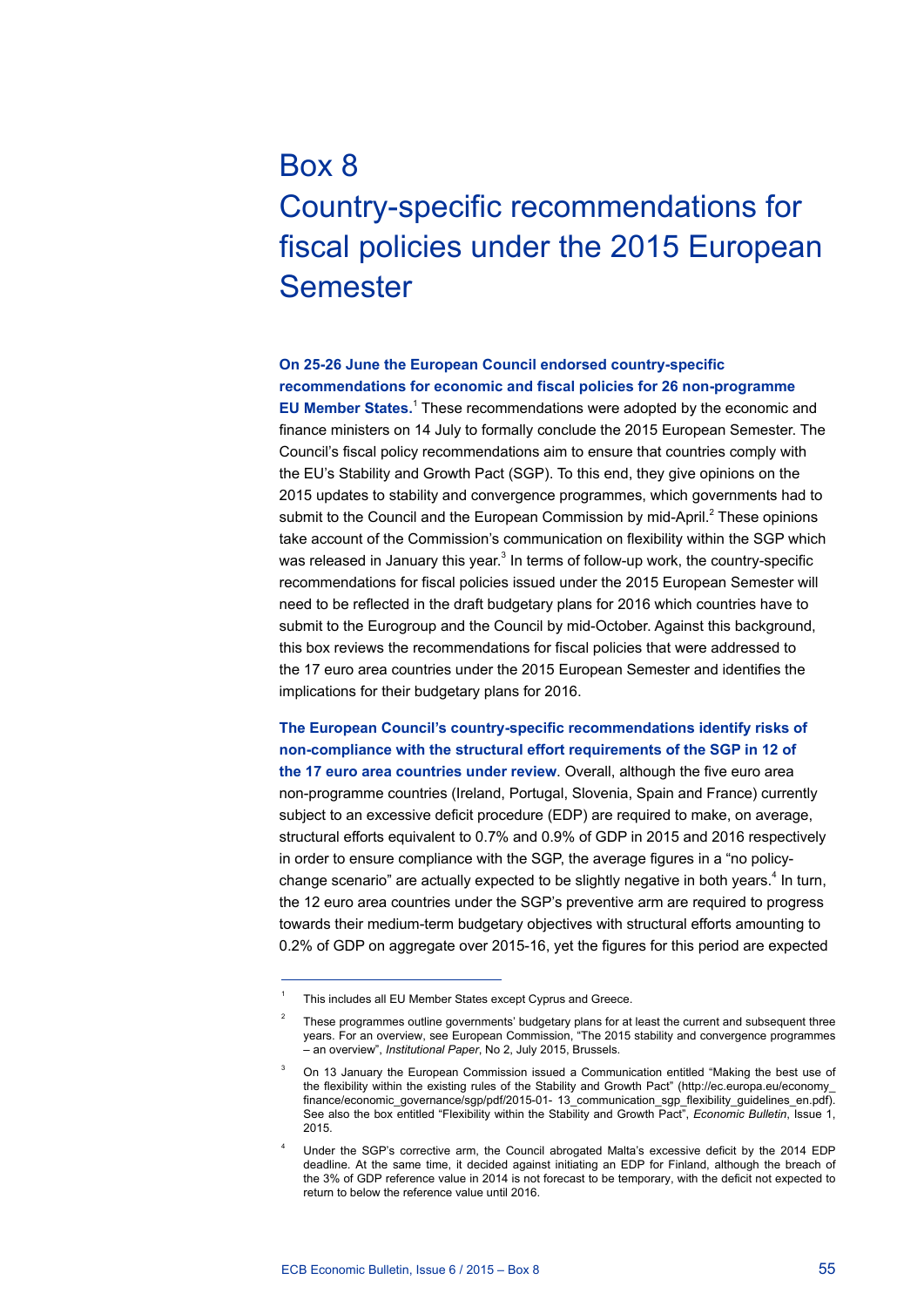to be slightly negative.<sup>5</sup> The fiscal policy recommendations therefore call on eight Member States (Belgium, Estonia, Italy, Latvia, Lithuania, Malta, Austria and Finland) to make structural efforts commensurate with the preventive arm of the SGP. Two Member States (Belgium and Italy) also face large consolidation gaps with respect to the debt rule. The required improvement in the structural balance under the debt rule in 2015 is equivalent to 2.1% of GDP for Italy (resulting from cumulated consolidation shortfalls since 2013) – which compares with a forecast for structural efforts amounting to 0.3% of GDP – and 1.1% of GDP for Belgium (resulting from cumulated consolidation shortfalls since 2014) – which compares with a forecast for structural efforts amounting to 0.5% of GDP. These requirements are not reflected in the 2015 country-specific recommendations for Italy and Belgium, as the Commission has concluded that the deviation from the debt rule can be explained by relevant factors, such as unfavourable economic conditions and the implementation of structural reforms. In many countries, interest expenditure was lower than initially budgeted. At the same time, instead of using the savings from lower than expected interest payments to accelerate deficit adjustment, many Member States increased

## **Table**

Country-specific fiscal developments in 2015 and 2016

|                             | <b>Country</b> | <b>SGP commitment</b><br>(change in the structural<br>balance; percentage of<br>GDP - if not at MTO) |        | <b>European Commission</b><br>spring 2015 forecast<br>(change in the structural<br>balance; percentage of<br>GDP) |        | <b>Annual consolidation</b><br>gap (difference between<br><b>European Commission</b><br>spring 2015 forecast<br>and commitment -<br>if not at MTO) |        | Memo: change<br>in interest<br>expenditure;<br>percentage of GDP<br>between 2014 and<br>2016 (European<br><b>Commission spring</b><br>2015 forecast) |
|-----------------------------|----------------|------------------------------------------------------------------------------------------------------|--------|-------------------------------------------------------------------------------------------------------------------|--------|----------------------------------------------------------------------------------------------------------------------------------------------------|--------|------------------------------------------------------------------------------------------------------------------------------------------------------|
|                             |                | 2015                                                                                                 | 2016   | 2015                                                                                                              | 2016   | 2015                                                                                                                                               | 2016   | 2015-2016<br>(cumulated)                                                                                                                             |
| <b>Preventive arm</b>       |                |                                                                                                      |        |                                                                                                                   |        |                                                                                                                                                    |        |                                                                                                                                                      |
|                             | Belgium        | 0.6                                                                                                  | 0.6    | 0.5                                                                                                               | 0.2    | $-0.1$                                                                                                                                             | $-0.4$ | $-0.4$                                                                                                                                               |
|                             | Germany        | at MTO                                                                                               | at MTO | $-0.2$                                                                                                            | $-0.3$ | at MTO                                                                                                                                             | at MTO | $-0.3$                                                                                                                                               |
|                             | Estonia        | $-0.2$                                                                                               | 0.4    | $-0.5$                                                                                                            | $-0.3$ | $-0.4$                                                                                                                                             | $-0.7$ | 0.0                                                                                                                                                  |
|                             | Italy          | 0.25                                                                                                 | 0.1    | 0.3                                                                                                               | $-0.2$ | 0.0                                                                                                                                                | $-0.3$ | $-0.4$                                                                                                                                               |
|                             | Latvia         | $-0.4$                                                                                               | 0.3    | $-0.3$                                                                                                            | $-0.3$ | 0.1                                                                                                                                                | $-0.6$ | $-0.2$                                                                                                                                               |
|                             | Lithuania      | 0.2                                                                                                  | 0.5    | $-0.7$                                                                                                            | 0.7    | $-0.9$                                                                                                                                             | 0.2    | $-0.2$                                                                                                                                               |
|                             | Luxembourg     | at MTO                                                                                               | at MTO | $-1.0$                                                                                                            | $-0.2$ | at MTO                                                                                                                                             | at MTO | 0.0                                                                                                                                                  |
|                             | Malta          | 0.6                                                                                                  | 0.6    | 0.5                                                                                                               | 0.6    | $-0.1$                                                                                                                                             | 0.0    | $-0.3$                                                                                                                                               |
|                             | Netherlands    | at MTO                                                                                               | at MTO | $-0.1$                                                                                                            | $-0.1$ | at MTO                                                                                                                                             | at MTO | $-0.1$                                                                                                                                               |
|                             | Austria        | $-0.06$                                                                                              | 0.3    | $-0.4$                                                                                                            | $-0.6$ | $-0.3$                                                                                                                                             | $-0.8$ | $-0.1$                                                                                                                                               |
|                             | Slovakia       | 0.0                                                                                                  | 0.25   | 0.2                                                                                                               | 0.0    | 0.2                                                                                                                                                | $-0.2$ | $-0.4$                                                                                                                                               |
|                             | Finland        | 0.1                                                                                                  | 0.5    | $-0.2$                                                                                                            | $-0.4$ | $-0.3$                                                                                                                                             | $-0.9$ | $-0.1$                                                                                                                                               |
| <b>Corrective arm (EDP)</b> |                |                                                                                                      |        |                                                                                                                   |        |                                                                                                                                                    |        |                                                                                                                                                      |
| 2015                        | Ireland*       | 1.9                                                                                                  | 0.6    | 0.5                                                                                                               | 0.3    | $-1.4$                                                                                                                                             | $-0.3$ | $-0.6$                                                                                                                                               |
|                             | Portugal*      | 0.5                                                                                                  | 0.6    | $-0.8$                                                                                                            | $-0.6$ | $-1.3$                                                                                                                                             | $-1.2$ | $-0.4$                                                                                                                                               |
| EDP deadline                | Slovenia*      | 0.5                                                                                                  | 0.6    | 0.1                                                                                                               | $-0.5$ | $-0.4$                                                                                                                                             | $-1.1$ | $-0.3$                                                                                                                                               |
| 2016                        | Spain          | 0.8                                                                                                  | 1.2    | $-0.4$                                                                                                            | $-0.2$ | $-1.2$                                                                                                                                             | $-1.4$ | $-0.3$                                                                                                                                               |
| 2017                        | France         | 0.5                                                                                                  | 0.8    | 0.3                                                                                                               | 0.0    | $-0.2$                                                                                                                                             | $-0.8$ | $-0.1$                                                                                                                                               |

Sources: Country-specific recommendations for 2015 (http://www.consilium.europa.eu/en/press/press-releases/2015/06/19-country-specific-recommendations/) and the European Commission's 2015 spring forecast.

Notes: The countries mentioned in the table include euro area countries that are not subject to a financial assistance programme (i.e. all Member States except Cyprus and Greece). The structural effort commitments under the preventive and corrective arm of the SGP are as outlined in the 2015 country-specific recommendations. Ireland was subject to an EDP prior to the "six-pack reform" and is thus required to deliver an annual average structural effort in the absence of annual targets. \* Structural effort requirements for 2016<br>as applicable under the preventive arm, ass requirements under the debt rule. Figures are rounded up, except where they refer to SGP commitments.

> <sup>5</sup> See also the box entitled "The effectiveness of the medium-term budgetary objective as an anchor of fiscal policies", *Economic Bulletin*, Issue 4, Frankfurt.